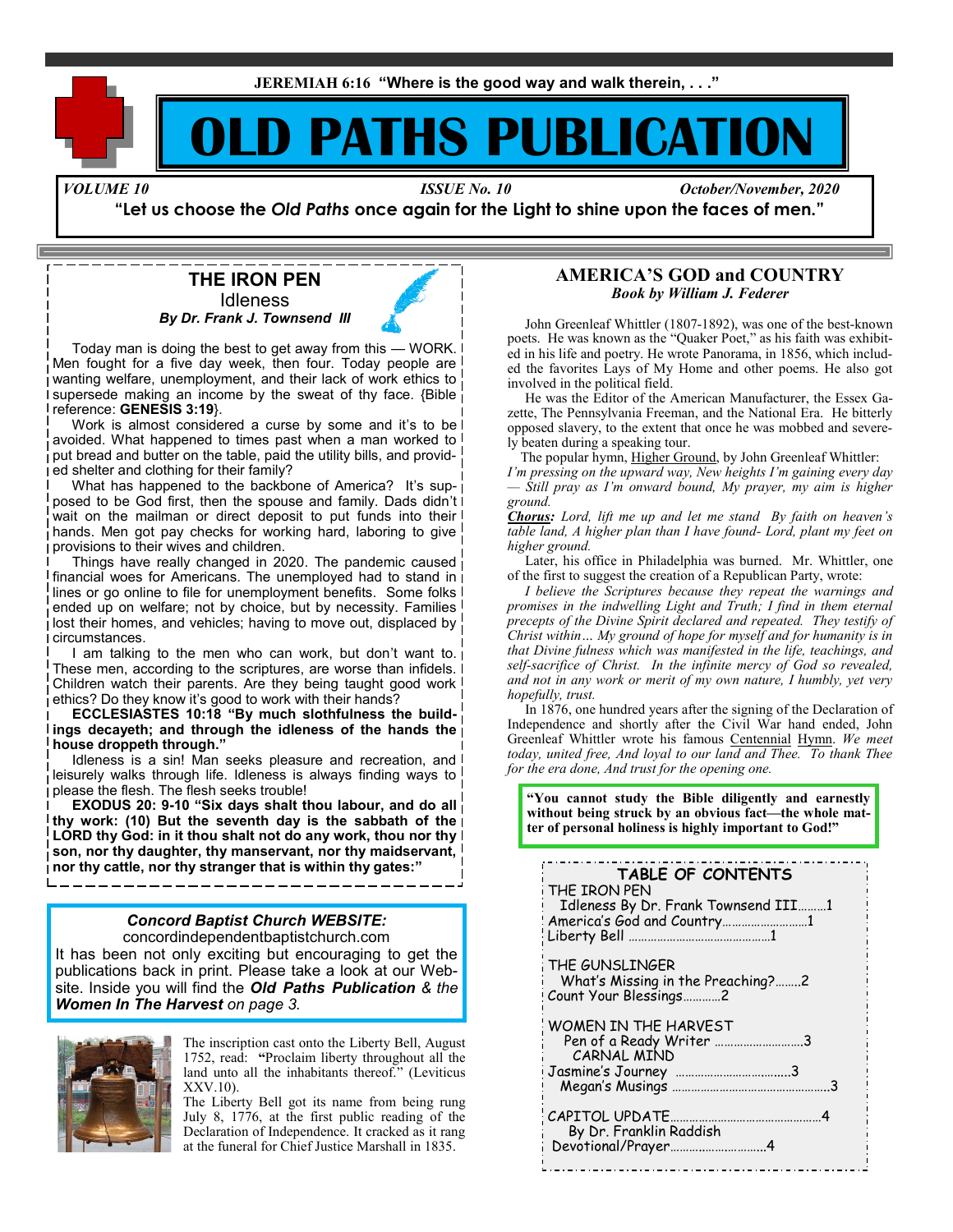*The Gunslinger*

### **WHAT'S MISSING IN THE PREACHING?** *By Pastor Frank J. Townsend III*

Looking back to the issue of the Old Paths Publication in July of 2001, I found *this article. Nineteen years later, this message still applies today.*

 I had the opportunity to preach at a family reunion for a member in our church. Most of the folks attending were just plain honest sinners. By honest, I mean they did not hide behind religion like some of the others.

 I was asked to preach. I began to tell them about the love of God for lost souls. All was going well until I began to get on the subject of sin. I gave a few illustrations. For instance I asked a question. "If you were in the privacy of your own home (you and your wife); and you were sitting around lounging in your undergarments and I knocked on your door, would you let me in?

Naturally they said, "No."

 I asked, "Why not?" They answered, "Because we are not dressed properly."

 I thanked them for answering the question and then said, "But you will take those same undergarments, cut some more cloth off (to make it more revealing), change the color, and call it a bathing suit and march down to the beach, lake, or local pool and let everyone take a look. Now things started going down hill.

 I said, "If I was to come running through your living room in my fruit of the looms cussing, you would wrestle me down and have me arrested. Yet you'll pay money to pipe it into your home through the television set for the whole family. What, pray tell me, is the difference? There is none!

 Now most of the good "godly" people began to get upset. Has it been missing in the preaching they've been getting? In the average church today you can live any way you want, watch whatever you want, and still feel holy. Even the preachers are doing the same. What's missing in the preaching is the Law of God which causes men to see how ungodly they are. They've been told how God loves them (and He does); but they never reason with them about righteousness, temperance, and judgment to come.

 **ACTS 24:25 "And as he reasoned of righteousness, temperance, and judgment to come, Felix trembled, and answered, Go thy way for this time; when I have a convenient season, I will call for thee."** When Paul preached, Felix trembled. He said Paul was mad and Agrippa was almost persuaded.

 Most people in church today have a self righteous religion that will damn them to a Christ-less HELL because the pastors won't preach the law. **PSALM 19:7 "The law of the LORD is perfect, converting the soul: the testimony of the LORD** *is* **sure, making wise the simple."** 

 **ROMANS 3:19 "Now we know that what things soever the law know that what things soever the law saith, it saith to them who are under the law: that every mouth may be stopped, and all the world may become guilty before God."** 

 **GALATIANS 3:22, 24 "But the scripture hath concluded all under sin, that the promise by faith of Jesus Christ might be given to them that believe."** Verse 24: **"Wherefore the law was our schoolmaster** *to bring us* **unto Christ, that we might be justified by faith."**

 No law, no conviction! No conviction, no repentance! No repentance, no salvation! **ST. LUKE 13:3: "I tell you, Nay: but, except ye repent, ye shall all likewise perish."** Sinners must come under Holy Ghost conviction, and the Holy Ghost uses the Law of God.

 Well, anyway, after the preaching, a young girl dressed very skimpy got all tore up. Her mama, sister, and step-daddy all got in the attack. What was wrong? She saw what God saw and she didn't like it. Personally I never noticed how she was dressed (because of where she was sitting) until after the preaching. But she wasn't the only one mad. The law and righteousness showed them their nakedness. Rather than repent, they attacked the messenger. (No ye not the Pharisees were offended)? But the good part was that the husband of one of the women came up and told me how he liked the preaching, and told me he wasn't saved. Before the day was over I prayed God would help him to understand his part in the plan of salvation. (His wife was one of the attackers).

 I marvel that people get upset when you preach the truth. Then, again, some hearing the truth get under Holy Ghost conviction. They have a repentant heart and receive the Lord Jesus Christ as their Saviour.

 How about you preacher? Have you exposed the SIN in your church today? Or are you in on it? Is anything missing in your preaching?

 They've got to get lost before they get saved. They must know the wrath of God and His hatred for sin before they can experience his love. Love the sinner preacher. Tell the sinner the truth about sin.



**HYMN** *Written by Johnson Oatman Jr. (April 21, 2856 — 1922)*

### **COUNT YOUR BLESSINGS**

**When upon life's billows you are tempest tossed, When you are discouraged, thinking all is lost, Count your many blessing —name them one by one, And it will surprise you what the Lord hath done.**

**Are you ever burdened with a load of care? Does the cross seem heavy you are called to bear? Count your many blessings every doubt will fly, And you will be singing as the days go by.**

**When you look at others with their lands and gold, Think that Christ has promised you his wealth untold. Count your many blessings money cannot buy Your reward in heaven nor your home on high.**

**So amid the conflict whether great or small, Do not be discouraged God is over all; Count your many blessings angels will attend, Holy and comfort give you to your journey's end.**

### **CHORUS**

**Count your blessings name them one by one, Count your blessings see what God hath done; Count your blessings — ….**

### *The story behind the song: Count Your Blessings ...*

 *Johnson Oatman Jr., was born April 21, 1856. He was a citizen of Lumberton, New Jersey. His dad was a local merchant and the best singer in town. Although he couldn't sing as well as his dad, he grew up wanting to make musical contributions.*

 *For a time, he began to study for the ministry. After finishing school and ministering in the Methodist Episcopal churches for a time, Johnson continued to hope that life surely held some other plans for him.*

 *At the age of 36 he knew he was contributing his talent of writing Christian hymns, penning over 200 per year. His own favorites were No, Not One and Higher Ground.*

 *However, Count Your Blessings, written in 1897, was a favorite amongst many. All too often, in this great land of America we can become unthankful at times. Count Your Blessings was a gentle reminder to be thankful.* 

 *The song is celebrated on Thanksgiving Day, the fourth Thursday in November. It became an official Federal holiday in 1863, when Abraham Lincoln proclaimed it a national day of "Thanksgiving and Praise to our heavenly Father.*

 *Johnson Oatman Jr., died in Norman, Oklahoma in 1922. Through his songs he continues to minister to millions. Count Your Blessings is an ongoing encouragement.*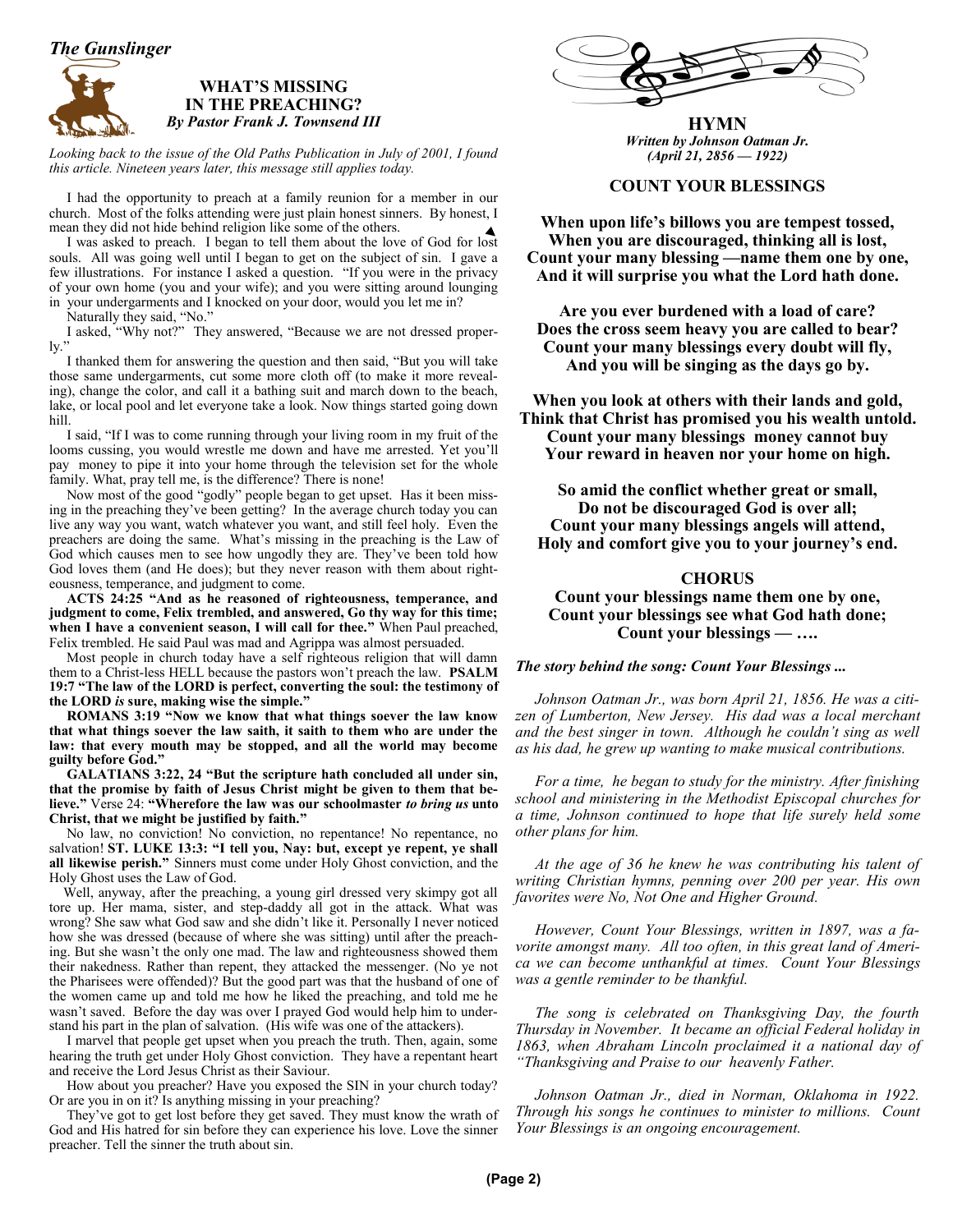

 *The WOMEN IN THE HARVEST publication began back in October of 1998. I founded this publication, hoping to be a blessing and encouragement to women in the harvest.—Sis. Linda.*

**Wisdom for Women:** We are living in an exciting time. Jesus is coming again! What better time than the present to be busy about God's business, that of winning souls. **"He that winneth souls is wise."** 



### **PEN OF A READY WRITER** *By Mrs. Linda K. Townsend*

THE CARNAL MIND

### **"O wretched man that I am! Who shall deliver me from the body of this death?" ROMANS 7:24.**

Born again Christians are not supposed to walk in the flesh, but in the Spirit **"Because the carnal mind is enmity against God: for it** *is* **not subject to the law of God, neither indeed can be." ROMANS 8:7.**

Tempted and tried — that's just one fact of the believer's life. Don't think it odd or strange to be tested. Even so, **"we are debtors, not to the flesh, to live after the flesh." ROMAN 8:11b.** We are to be conformed to the image of Christ.

Let's take a look at **ROMANS 12:1-2**. **"I beseech you therefore, brethren, by the mercies of God, that ye present your bodies a living sacrifice, holy acceptable unto God,** *which is* **your reasonable service. And be not conformed to this world: but be ye transformed by the renewing of your mind, that ye may prove what is that good, and acceptable, and perfect, will of God."**

The child of God can mortify the deeds of the body through the Spirit. However, quite frequently he severs his relationship with Christ by walking in carnality; thereby going contrary to the Scriptures. Fellowship becomes broken with the Lord which in turn causes a spiritual breakdown. This, I believe, grieves the Holy Ghost of God.

It's wise to crucify the flesh and reckon it dead. Otherwise we tend to pamper and cater to its demands. Be mindful, the devil is a deceiver, wanting God's children to live a life of defeat instead of victory.

The clear-cut promise in **PHILIPPIANS 1:6** states, **"Being confident of this very thing, that he which hath begun a good work in you will perform** *it* **until the day of Jesus Christ."**

> *We are tempted and tried, But not beyond measure. Set your affection above, Not on earthly pleasures.*

*Until next time…* 

### **PSALM 45:1**

**My heart is inditing a good matter: I speak of the things which I have made touching the king: My tongue is the pen of a ready writer.** 

# **DELIGHT IN THE SCRIPTURES**

*By Sushannah (Jasmine) Townsend*

### **THE RICH MAN and LAZARUS**

 I have a biblical story to tell about the rich man and Lazarus. This story is one of my favorites. It's found in **ST. LUKE 16**:**19-31**. *—Sis. Jasmine.*

 The rich man was a man who had everything and lived like a king and faired sumptuously every day. But one thing he didn't have was compassion for the poor.

On the other hand Lazarus was a poor and hungry man full of sores who . laid at the rich man's gate. He desired to be fed crumbs which fell from the rich man's table. Lazarus was a beggar!

 In Verses 22-23 in **ST. LUKE 16** it says, "**And it came to pass, that the beggar died, and was carried by the angels into Abraham's bosom: the rich man also died, and was buried; And in hell he lift up his eyes, being in torments, and seeth Abraham afar off, and Lazarus in his bosom."** 

To sum it up, the rich man didn't want his family to end up in hell like him and be in a place (hell) that you are forever tormented in.

 The moral of this story tells us it's important not to look down on others, but esteem them higher than ourselves. Our loved ones need to know the Lord. Let us be concerned enough to be a soul winner. Time is short!

So I hope we let this story about the rich man and Lazarus make a big impact on us to serve God, and tell others the old story of Jesus and his love.

#### **"For God so loved the world…."**

PARAPA

### **MEGAN'S MUSINGS By Megan E. Townsend**

*This month I mused about writing on Rejoicing, but I changed it to Count Your Blessings. Why? Because I thought of the old hymn with the same title.* 

Do you like to count your blessings and name them one by one? Or as brother Weaver said, "Name them two by two and see what the Lord can do?"

*I am musing….* All the blessings cannot be counted because I don't remember them all. But I will name a few.

1. It's a blessing to be saved and know God.

2. I am blessed to have a family who loves me, and my church family.

3. I am blessed to have the Bible and to go to church.

4. Two of my biggest blessings to me is my sister, Jasmine, and my niece, Nancy.

Counting your blessings is a good thing. Have you counted your blessings lately? *—Sis. Megan.*

### **TURN THE OTHER CHEEK** *By Mrs. Linda K. Townsend*

 **"He that justifieth the wicked, and he that condemneth the just, even they both are abomination to the LORD." PROVERBS 27:15.** Do you ever feel that it's unfair when an individual condemns the righteous and condones the wicked? If we look closely in the Scriptures we will find helpful verses concerning this matter.

 A common statement that I've heard since my youth is Turn the other cheek. I find that sometimes this is hard to do. Pride wants to step in and rule the situation. Right is right! Wrong is wrong! It brings to mind ! the verse **"Vengeance is mine, saith the Lord."**

There might be someone who is opposing you at this moment. Do NOT be fearful of what man can do to you even in these troublesome times. Allow the words in **PSALM 56:11** to comfort you. **"In God I have put my trust: I will not be afraid what man can do unto me."**

When you bear reproach, do it with joy. It's NOT a sign of weakness to turn the other cheek when you have been wronged. I believe it takes a stronger person to turn away from the wrath of man. In so doing,  $\overset{\bullet}{\bullet}$  there will be a maturing process that only God can bring about.